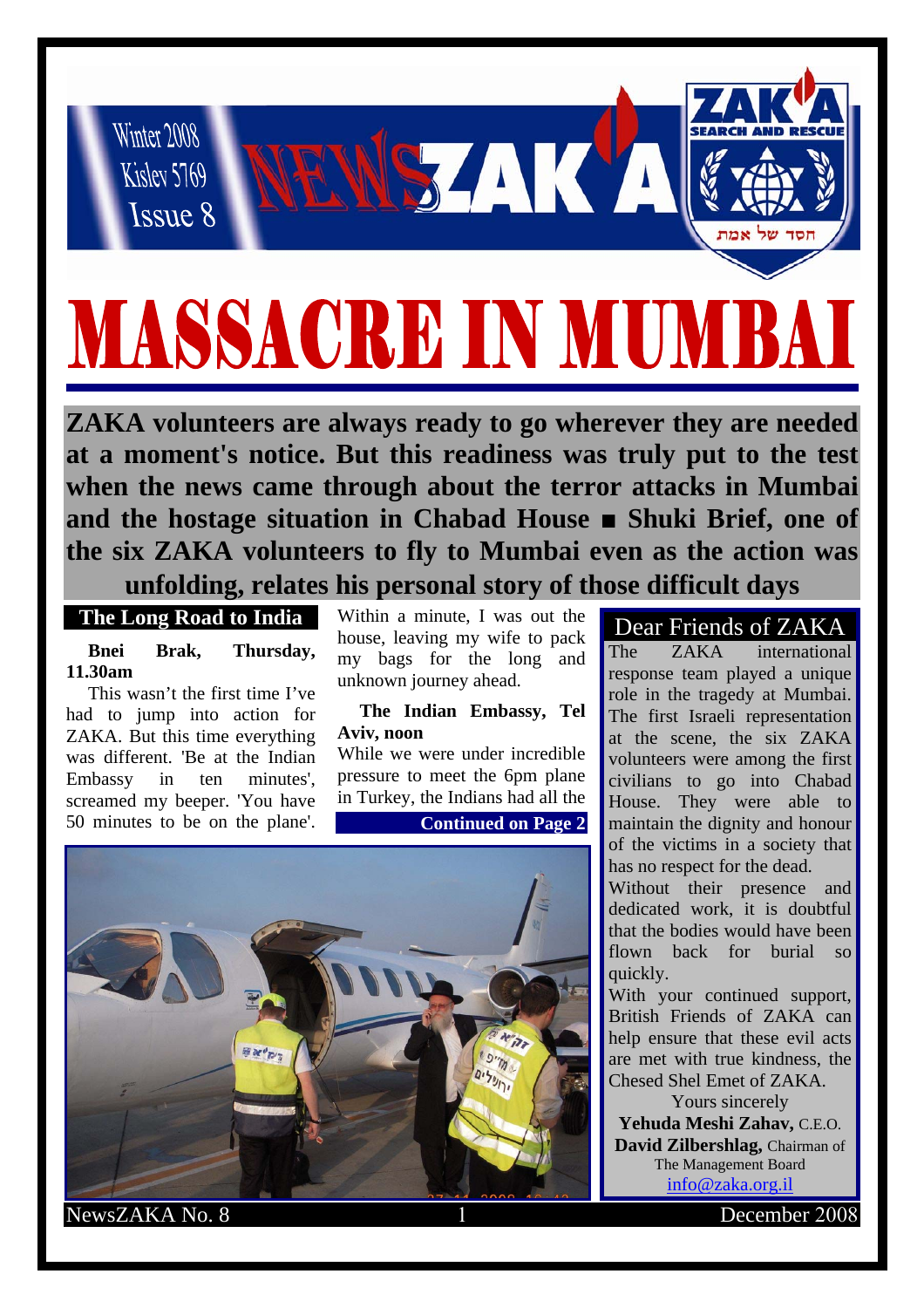time in the world. We were frantically trying to get hold of all the necessary paperwork, while the clerk made no effort to hurry. It was as if we were just tourists, planning a trip. At that very moment, evil murderers were killing their compatriots; our sole desire was to get there and help, yet no one was willing to listen to us. Within a few minutes, the Rosenberg family joined us; beloved parents of Rivki Holtzberg, who were under terrible strain. We finally boarded the private plane, paid for by Rabbi Yitzchak David Grossman, Mrs. Rosenberg's uncle and rabbi of Migdal ha'emek, and are on our way to Turkey to connect with the first available flight out to Mumbai. The other experienced and devoted ZAKA volunteers with me included delegation head Haim Weingarten, Shimi Grossman, Gershi Kletzkin, Mati Goldstein and paramedic Eyal Ben-Ari.

#### **Turkey, 6 pm**

We arrive late, but the Foreign Office had arranged for the plane to wait especially for us. During the flight, we are amazed at the joie de vivre of the Rosenberg couple, who showed not a trace of tension. They were

quite simply full of joy, constantly expressing hopeful thoughts that everything would turn out well. We say Tehillim (Psalms) and speak words of faith and encouragement.

Rivki's mother recounts her strong bond with her grandson Moishe, about her long phone conversations with him, and what she manages to teach him over the phone – a loving grandma, making the long journey to see her children alive and well. The truth is that already before the flight they had heard rumours that their daughter Rivki, and son-in-law Rabbi Gavriel, were already dead.

## **Blood, Fire and Pillars of Smoke**

#### **Mumbai , Friday, 6.30 am**

We transfer planes at Delhi to fly to Mumbai, scene of the ongoing terror attacks. A member of the local Jewish community drives us to the Israeli Consulate. The streets are filled with people, as if the stories of battles raging in several places here are nothing more than legend. Only the area around the hotels and Chabad House is cordoned off. Curious bystanders watch and listen just

50 metres from the battle itself, trying to solve the mystery that is occupying the entire world: what is really happening right now in Chabad House? Is anyone there still alive?

#### **Friday morning**

Rumours are rife about terrorists roaming the city streets. We are stuck in the Israeli Consulate, after hours without sleep or food. Should we move closer to Chabad House? The briefing we receive is frightening. "Don't move around the area, don't attract attention". We refuse their request to take off our *kippot* to hide our Jewishness, accepting a compromise to wear hats.

The entire time we could hear shooting and explosions from the area, although people were saying some were fake, designed to scare and put pressure on the terrorists. The Indian commandos encircle the building, an attack seems imminent, but still we can do nothing. Rumours talk about another battlefront, terrorists shooting innocent passers-by in the streets, and the Indians hurriedly move us into the backroom of the police station.

**Continued on Page 3**

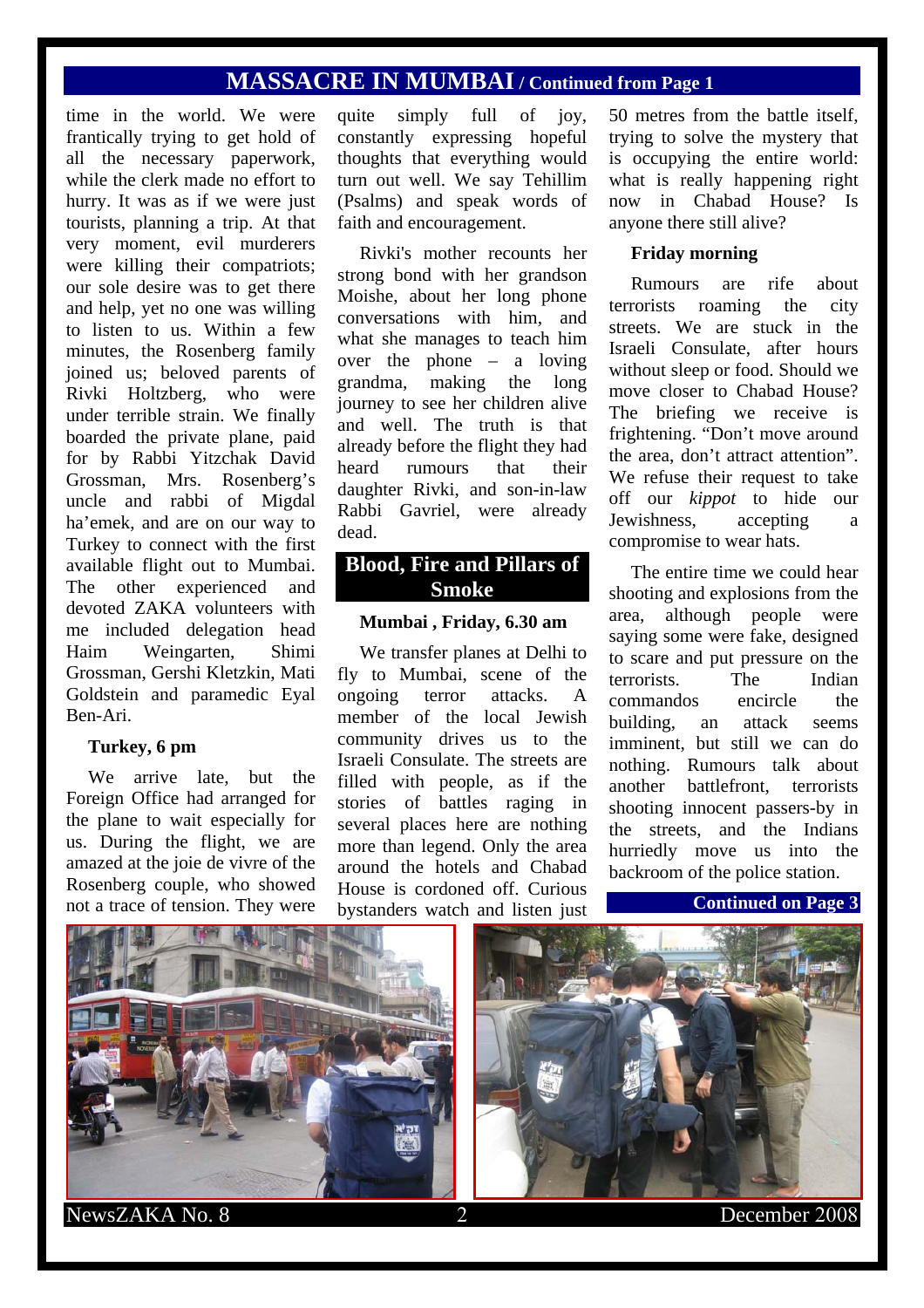After many more harrowing hours without information, we are informed that a hotel has been arranged for us. However, the hotel is an hour's drive away and Shabbat begins at 5:30pm, and so I hurry to tell the Indian representatives that this solution is impractical. An alternative option is found, and we make our way to the Suba Hotel, within walking distance of Chabad House. We hurry to leave our possessions there, and return to the scene.

#### **Friday, 1.30 pm**

Still no updates, only rumours. It appears the commandos have still not forced their way into the building, and that they are waiting further developments. Why did they wait for hours before entering the building? When and why did

they decide to go in? Whatever I tell you now is based on our personal analysis, supported by what we saw.

It's important to know that we were never briefed or told operational secrets. We saw what was happening, and we are still hopelessly trying to put together the pieces of this puzzle. The only certain thing is that those murdered, may G-d avenge their blood, took with them to the grave the precise details of when and how they were murdered.

#### **Friday night, 7.30 pm**

We get an urgent message to hurry from the hotel to the scene. But, as we are running there, we are told to stand by yet again, and we wait outside Chabad House without explanation until 10.30 pm. It is dreadfully hot, we are exhausted and starving hungry, but the Indians keep pushing us back outside, and won't let us in to do our job.

#### **Friday night, 10.30 pm**

The grim moment arrives. Two bodies are dragged out of the door and rapidly put inside a waiting vehicle. We explain to the Indians how important it is to us that they shouldn't remove the bodies. They let us go into the vehicle to identify the murder victims, and slowly the horrifying picture becomes clear.

The first body identified is Rabbi Gavriel Holtzberg, the Chabad emissary in Mumbai; the second is Rabbi Benzion Kruman, the kashrut supervisor, identified by our colleague Gershi Kletzkin, who knew him well from Israel. But there's no time for mourning or sadness;

**Continued on Page 4**



NewsZAKA No. 8 3 3 December 2008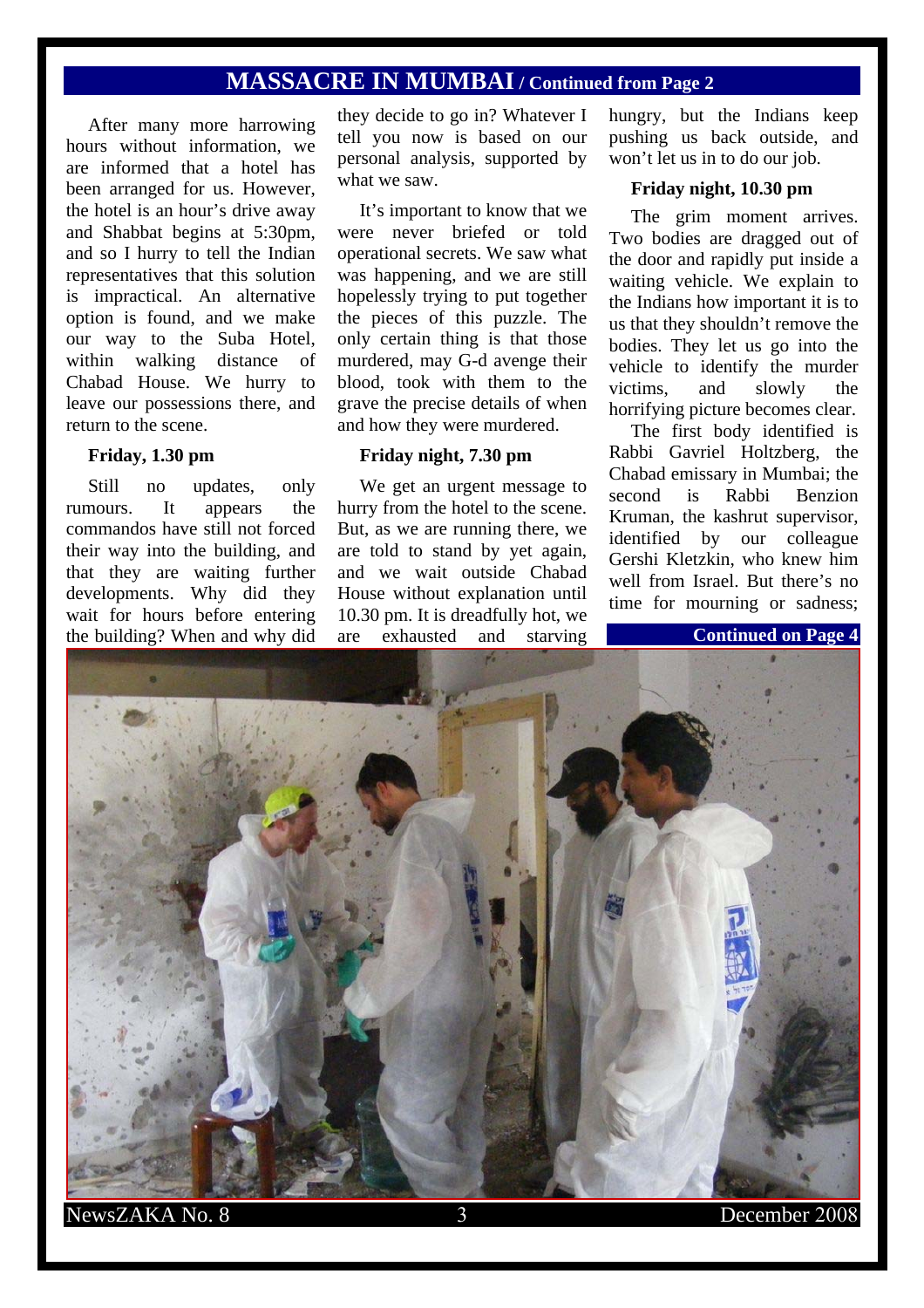we gradually comprehend what is about to happen here. The Indians' belief and religion states a body has absolutely no value after death, and cremation is acceptable.

How can we explain to them, with such little time at our disposal, how important it is for us as believing Jews to preserve the honour of the dead and their bodies? In the end they concede, and an orthodox Jewish representative, who serves as the community's doctor, gets into the vehicle and promises to make sure the bodies of the martyrs, may G-d avenge their blood, will not be harmed.

We hurry to enter the building, unable to grasp the intensity of the horror which gradually unfolds in the coming moments.

## **The blood of your servants has been spilled**

#### **Friday night, 11pm**

At first glance, we already understand the building has been totally destroyed. Wherever we go we see broken walls, probably from the shells fired during the bombardment. The Indian action mainly harmed walls and stones, and quite probably also the terrorists

themselves, but there wasn't anyone left to rescue. Did the Indians know that when they went in? No one has the answer.

We move between the floors. trembling with fear. We immediately see bombs, left in the doorways, and understand the great danger. But the thought that we might still be able to save someone keeps us from leaving. Only after we have checked each floor will we leave.

#### **The first floor**

The ground floor and staircase to the first floor are completely in ruins. We make our way upstairs, and find the next floor also utterly destroyed. Chabad House's beautiful dining room, where Israelis came from all over the world, is no more.

#### **The second floor**

The Rabbi's study was on the second floor, as well as the synagogue and library. Rabbi Teitlebaum's body was laid out on the floor, but I could not identify him. There was no blood in the rabbi's study but nearby there was a large stain of blood, probably from a body dragged through this area.

#### **Third floor**

Here too, everything was completely destroyed, although

there are no bodies. The third and fourth floors were used as a hostel for Jewish travelers – proving them a place to stay and kosher food.

#### **Fourth floor**

Here we find two dead terrorists, their bodies ridden with bullet holes, with many unexploded hand grenades scattered all around. We realize how dangerous this mission really is, yet we continue looking for bodies. The real horror was in the inner room – two Jewish female bodies, Norma Schwartzblatt-Rabinowitz and Yocheved Orpaz lying surrounded by tear-gas canisters, tied together with phone wire and gagged. An Indian commando's body was also found here, but still no sign of Rivki Holtzberg.

### **Fifth Floor**

Here the Rabbi and his family lived. The baby cot was abandoned, the furniture damaged, a family life destroyed. There are no bodies here and this floor fared relatively well. We then assumed that the Indian soldiers must have taken Rivka's body out of the building moments before we

**Continued on Page 5**

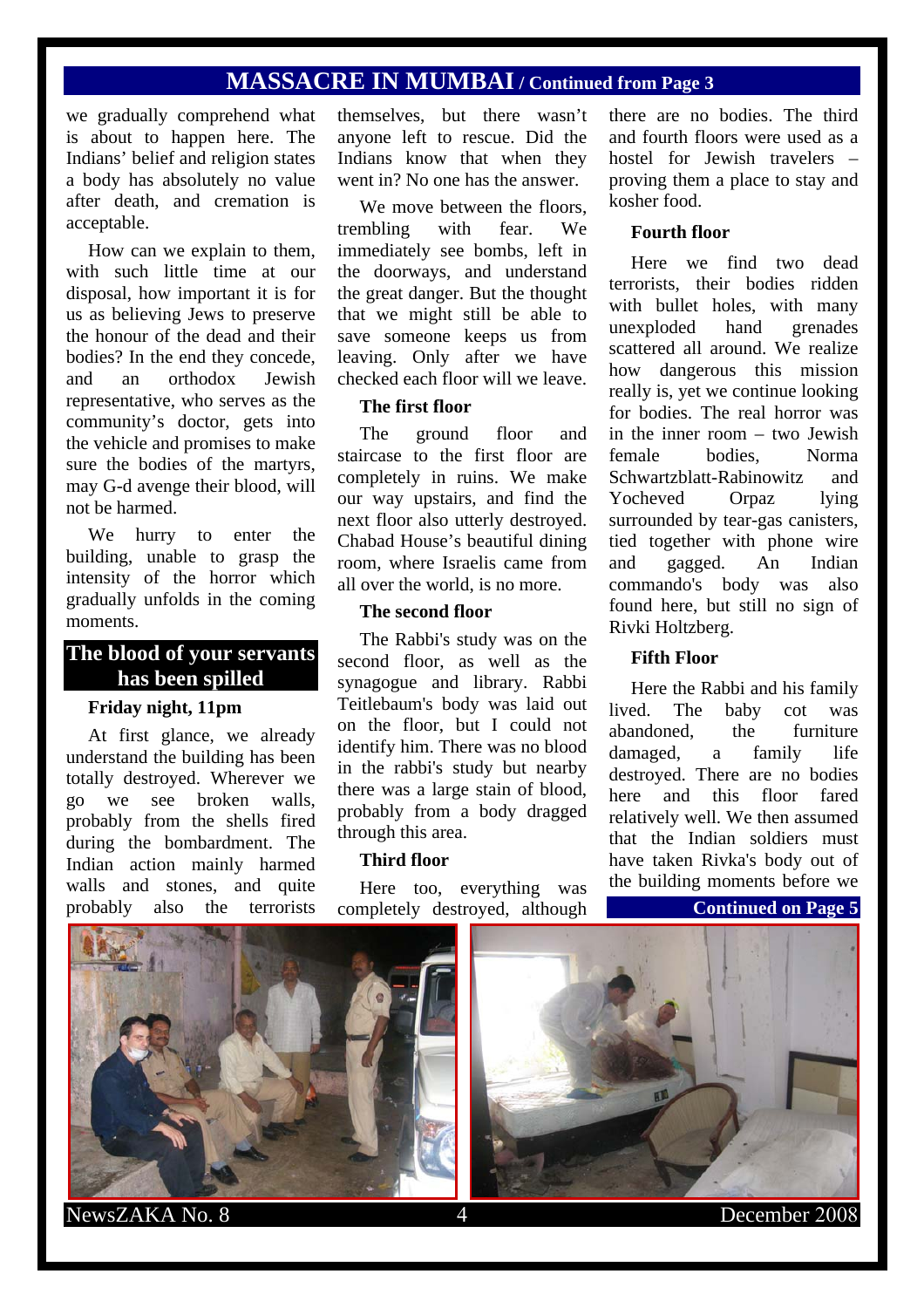arrived, as they did with Rabbi Holtzberg and Rabbi Kruman.

After a short consultation, we realize that saving a life is more important that honouring the dead and therefore we must continue, as every moment in the building is life threatening. We told the Indian soldiers that we must cover the bodies in ZAKA body bags so that we can identify which bodies to save from autopsy. After doing this, we left the building, advising the

soldiers that the building was booby-trapped and that they should clear the surrounding area. It was only then that they blocked further entrance to the building.

## **Acharei Mot Kadoshim**

#### **Friday midnight**

We stand outside the building, struggling with difficult emotions

and unanswered questions. The media are talking about the talit that was waved from a window – who and why? Was it the Rabbi asking to be rescued? This is hard to believe since Moishe's Indian nanny Sandra claims to have seen the Rabbi, unconscious, on the first day. We can tell that he was one of the last to be killed. Whose voice was heard screaming for help in the background of a phone conversation between Chabad Washington and the terrorists? The answers to theses questions

will be buried with the holy bodies.

During the night we stayed outside the building, waiting for the soldiers to clear the explosives. Again, we were able to drink only water, as the food provided by the Indians was not kosher.

#### **Shabbat morning, 6 am**

At 6 am, the Indians tell us that they are ready to evacuate the bodies of the terrorists, followed by the hostages. We

so we make our own way. All the bodies are lined up, ready for autopsy, and we make sure nobody touched the Jewish bodies. This was not easy as Indian law requires an autopsy in such cases. Only after our protestations and those of the Israeli Consul, did the Indians finally agree. In the hospital, we found Rivka's body, covered with a talit by the Jewish doctor who had made sure nobody touched her or did an autopsy.

## **Motzei**

#### **Shabbat**

Finally, after two days, we ate. The Israel Consul gave us some meat, cold chicken and sardines, the same meat that Rabbi Gavriel had ritually killed on Thursday, the day of the attack. After talking to the locals, we found that although they did not know what Chabad House

beg them to remove the Jewish bodies first, out of respect for the dead, although they insist on doing things according to plan. After I told the American embassy representative that one of the slain women may hold American citizenship, the demand is made to evacuate the women first. Only then do the Indians agree that we evacuate the Rabbi's body before the terrorists.

#### **Shabbat morning, 6.30 am**

The Indians do not allow us to join their convoy to the hospital, was, this was where they would buy chickens, slaughtered and koshered by the Rabbi. That Thursday morning, he had slaughtered 400 chickens.

### **Motzei Shabbat, 01:00 am, the hospital**

The Indians were insisting they remove the bullets from the bodies of all the victims. After consulting with the Rabbi of ZAKA, Rabbi Yaakov Roget and with Rabbi Meir Bernsdorfer of the Jerusalem Badatz, it was ruled that we may agree to this,

NewsZAKA No. 8 5 December 2008

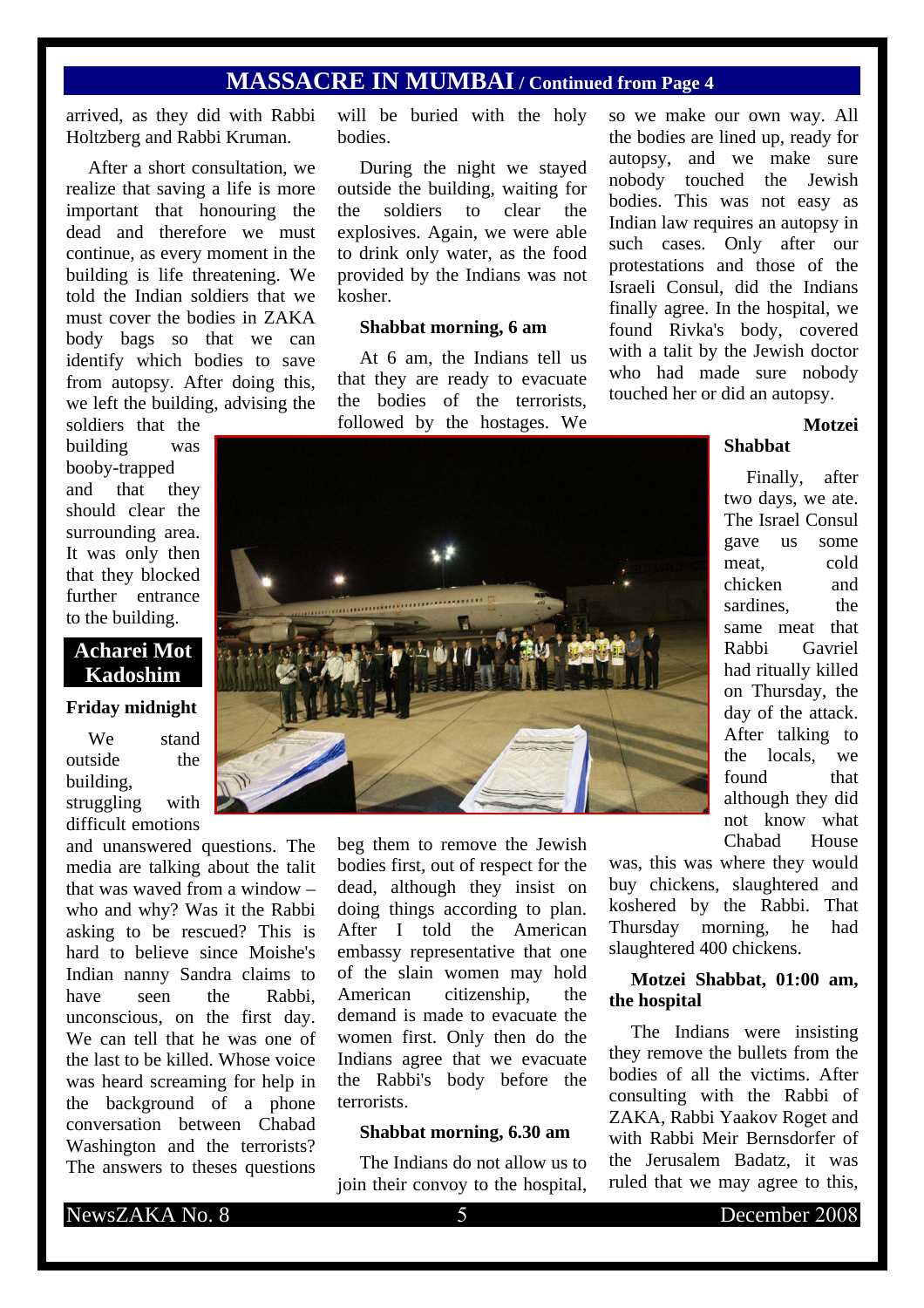## provided it is a condition. **Continued on Page 6 MASSACRE IN MUMBAI / Continued from Page 5**

However, we managed to convince the Indians that this would be contrary to the Jewish laws of honouring the dead, as the removal of each bullet would cause further loss of blood.

### **Sunday morning, Chabad House**

We finally get to enjoy a hot meal and some sleep. Afterwards, we entered the building and began our holy

work. Yehuda Meshi Zahav, the Chairman of ZAKA, joined us after arriving on the air force flight earlier that day. When he opened the ark, he found the Torah scroll with bullet marks in the portion of Aharei Mot. Very chilling…

#### **Monday, Air Force Plane**

Finally we begin our journey home with the Rosenberg family, who are as strong and full of

belief as they were when they arrived. Sometimes, the mother would start crying. It was only on the plane that we heard Sandra's chilling story. When she realized what was happening, she locked herself in the stock room on the first floor, together with the Indian chef. The next morning, she heard Moishe calling her name. She opened the door, peeking round to see that all was clear and ran to save him and escape the building.



NewsZAKA No. 8 6 December 2008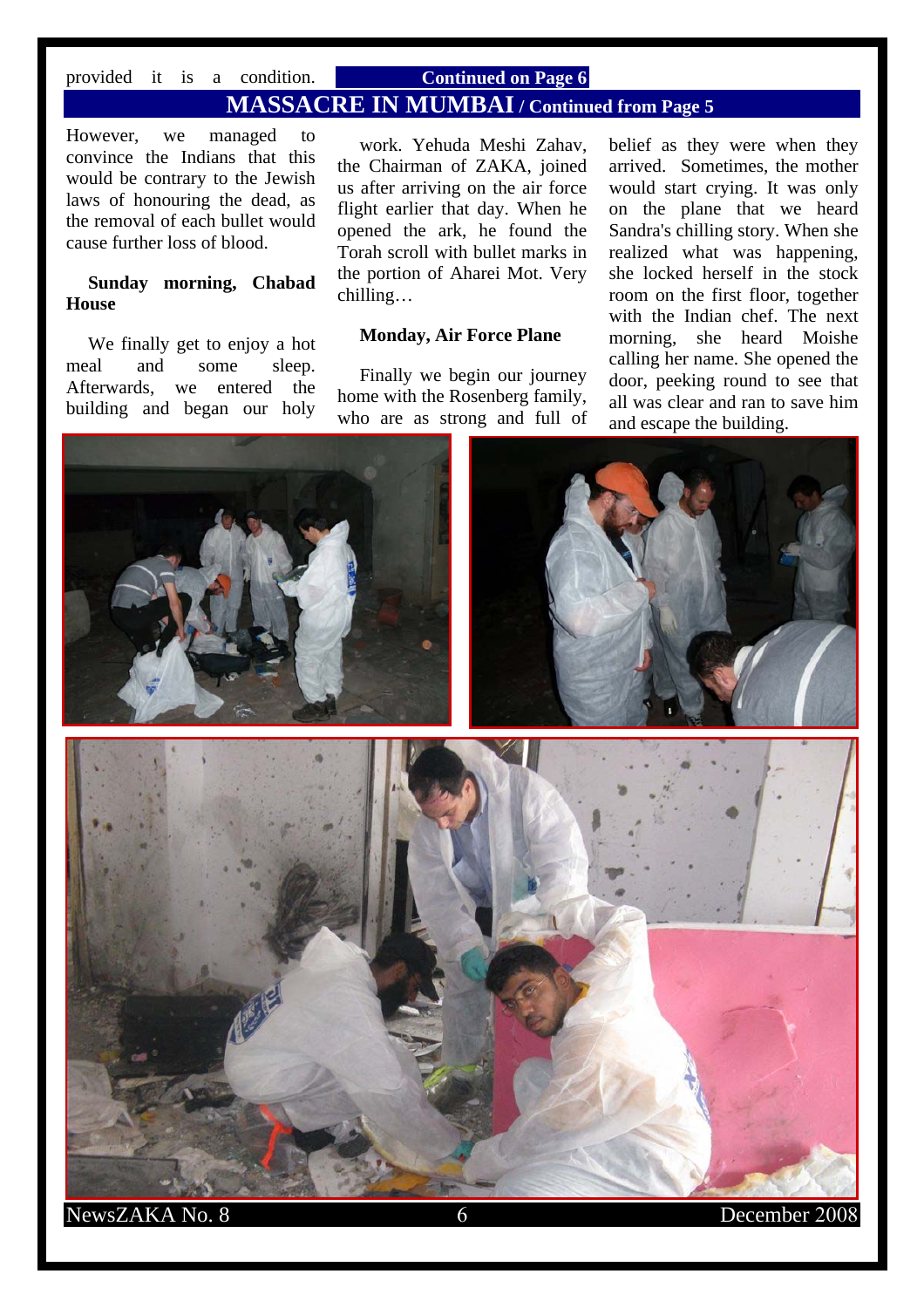